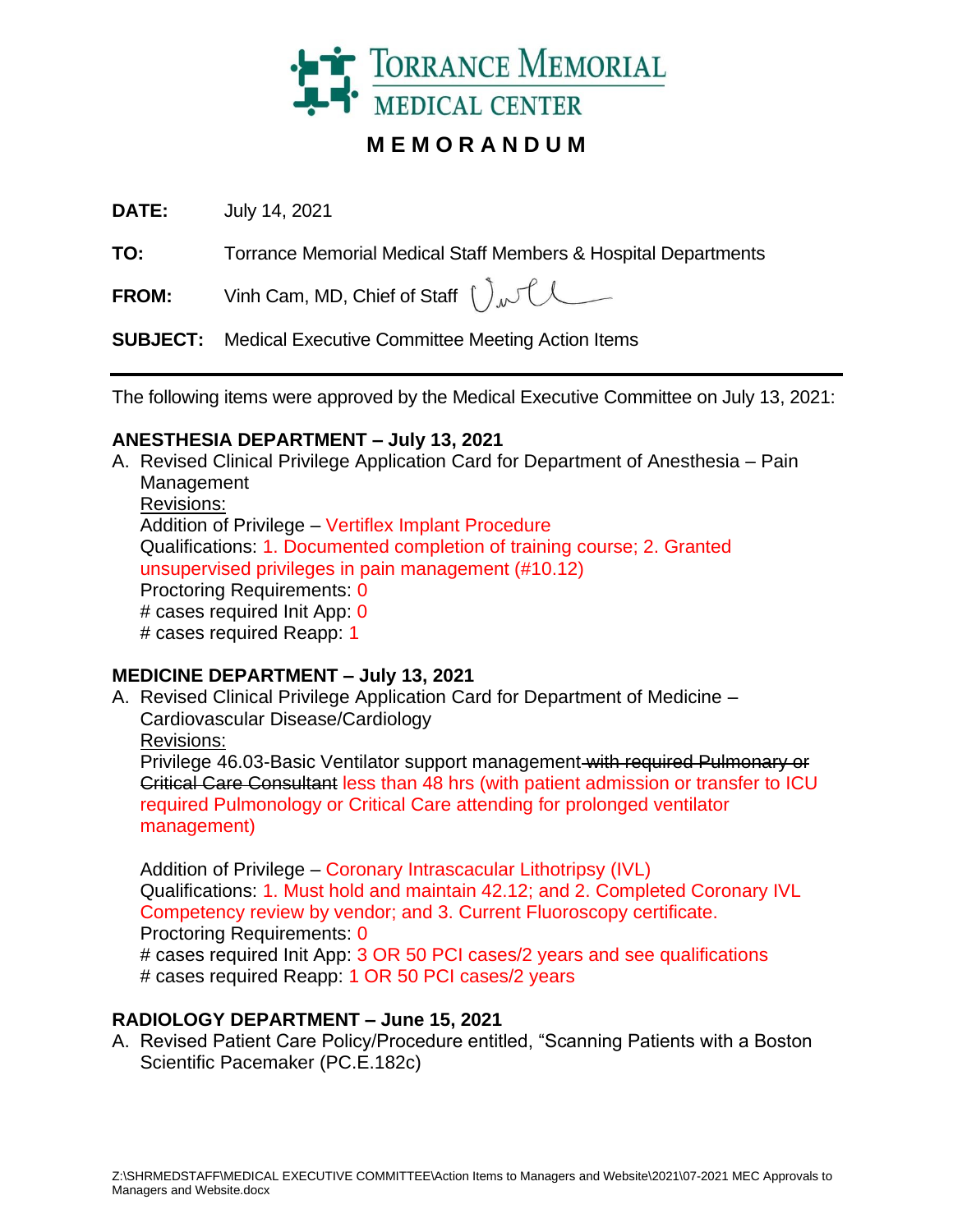Report of the Medical Executive Committee Meeting Date: July 13, 2021 Page 2 of 3

# **SURGERY DEPARTMENT – July 13, 2021**

A. Revision to privilege 44.23-Ventilator Support Management on all surgical privilege cards (includes: Cardiovascular, General, and Thoracic) Revisions:

Qualifications: 1. Board Certification in Surgical Critical Care; OR 2. Successful completion of a fellowship program in trauma/critical care; OR 3. Written documentation of participation in 25 cases in the past 2 years # cases required Init App: 15 (if Qualifications 1 and 2); 25 (if Qualification 3)

**CREDENTIALS COMMITTEE – June 24, 2021 and July 12, 2021** – See Toni Woodard, Medical Staff Services Department.

### **INFECTION PREVENTION/P&T COMMITTEE – July 7, 2021**

- A. Revised Enteral Nutrition Formulary Updates 2021
- B. Revised PowerPlan entitled, "Thrombolytic Therapy COVID ACS/MI NSTEMI/STEMI
- C. Revised PowerPlan entitled, "EDMD Code STEMI"
- D. Revised PowerPlan entitled, "Tenecteplase-Thrombolytic (STEMI)
- E. Revised PowerPlan entitled, "Tenecteplase-Thrombolytic (STEMI) greater than 67kg"
- F. Revised PowerPlan entitled, "Tenecteplase-Thrombolytic (STEMI)
- G. Review Fortoja Formulary Request
- H. Draft Patient Care Policy/Procedure entitled, "Extended Infusion Antibiotics"
- I. Urine Culture Sensitivity Rules
- J. Antifungal Lock Therapy
- K. Annual Infection Prevention Department 2020 Review, 2021 Plan
- L. Review Infection Prevention Policy/Procedure entitled, "Supply Storage Guidelines"
- M. Revised Patient Care Policy/Procedure entitled, "Designated Path of Travel for Handling Waste and Contaminated Materials"
- N. Revised Infection Prevention Policy/Procedure entitled, "Prevention of Nosocomial Legionnaires and Other Waterborne Diseases"
- O. Revised Infection Prevention Policy/Procedure entitled, "Work Restrictions for Employees with Infectious Disease (Guidelines)"
- P. Review Infection Prevention Policy/Procedure entitled, "Chemoprophylaxis After Blood or Body Fluid Exposure"
- Q. Revised Patient Care/Medication Management Policy/Procedure entitled, "Medication Dispensing/Delivery-Medication Management"
- R. Revised Patient Care: Medication Policy/Procedure entitled, "Medication Order Screening and Clarification Protocol"
- S. Revised Therapeutic Interchange List
- T. Revised PowerPlan entitled, "Cardiothoracic Surgery Post-Op"
- U. Revised Medication Management Policy/Procedure entitled, "Controlled Substances-Medication Management"
- V. Revised PowerPlan entitled, "Impella Percutaneous VAD-ICU"
- W. Suppress Duplicate Alert Checking Between Meningococcal Conjugate and Meningococcal B Vaccine